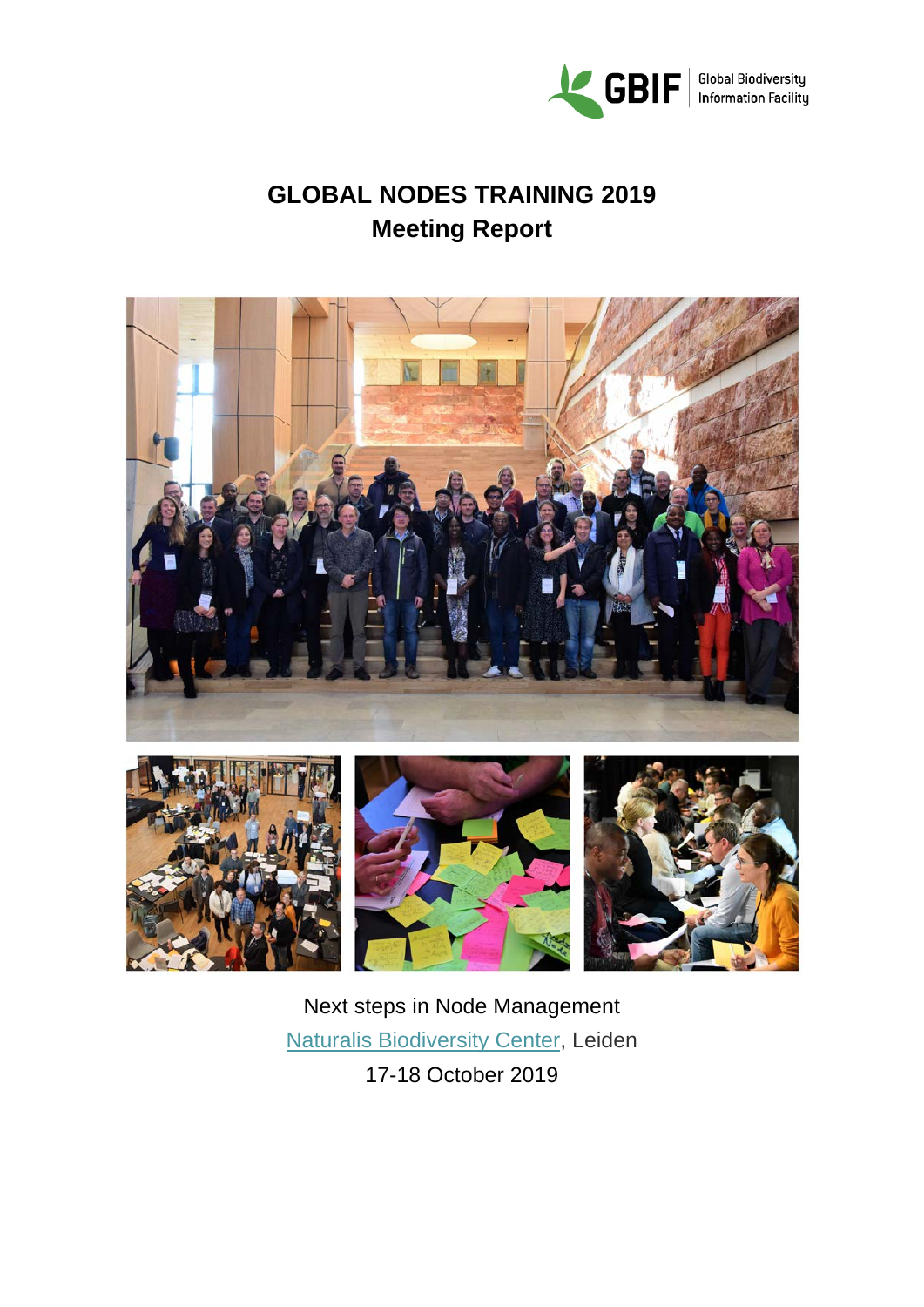

## **Contents**

## <span id="page-1-0"></span>**Executive summary**

GBIF organized a two-day global nodes training workshop just prior to the global nodes meeting and GB26, aiming to assist all node managers in further developing their nodes, irrespective of their current level of development. The workshop focused on the skills that node managers need to develop strategic plans, to identify and engage key stakeholders for their networks, to develop training plans and workshops that benefit from the GBIF community of practice, to resource their activities, and to develop collaborative projects that strengthen the community as a whole. The event had a strong practical approach, based on experience sharing and peer feedback, and including a significant component of group work.

A group of six Node Managers and three Secretariat staff prepared the training with the additional support of a group of five community mentors. The workshop was attended by a further 33 participants from the nodes community.

The workshop was well received, with participants providing very high scores (over 4 out of 5 on average) to all the workshop modules in the evaluation. Participants indicated that they gained most knowledge in the area of strategic planning for nodes, with many committing to developing plans for their nodes after the training. There was also strong support for the high level of peer exchange throughout the workshop, which helped nodes to learn from each other's experience and find partners for ongoing collaboration and mentoring.

This report describes the preparation of the workshop, provides links to the materials online for their reuse, and summarizes the results of the workshop evaluation by the participants. We will continue to document guiding examples and the reusable resources that you shared during this workshop to enrich GBIF's guidance on node management for all node managers to benefit from in future.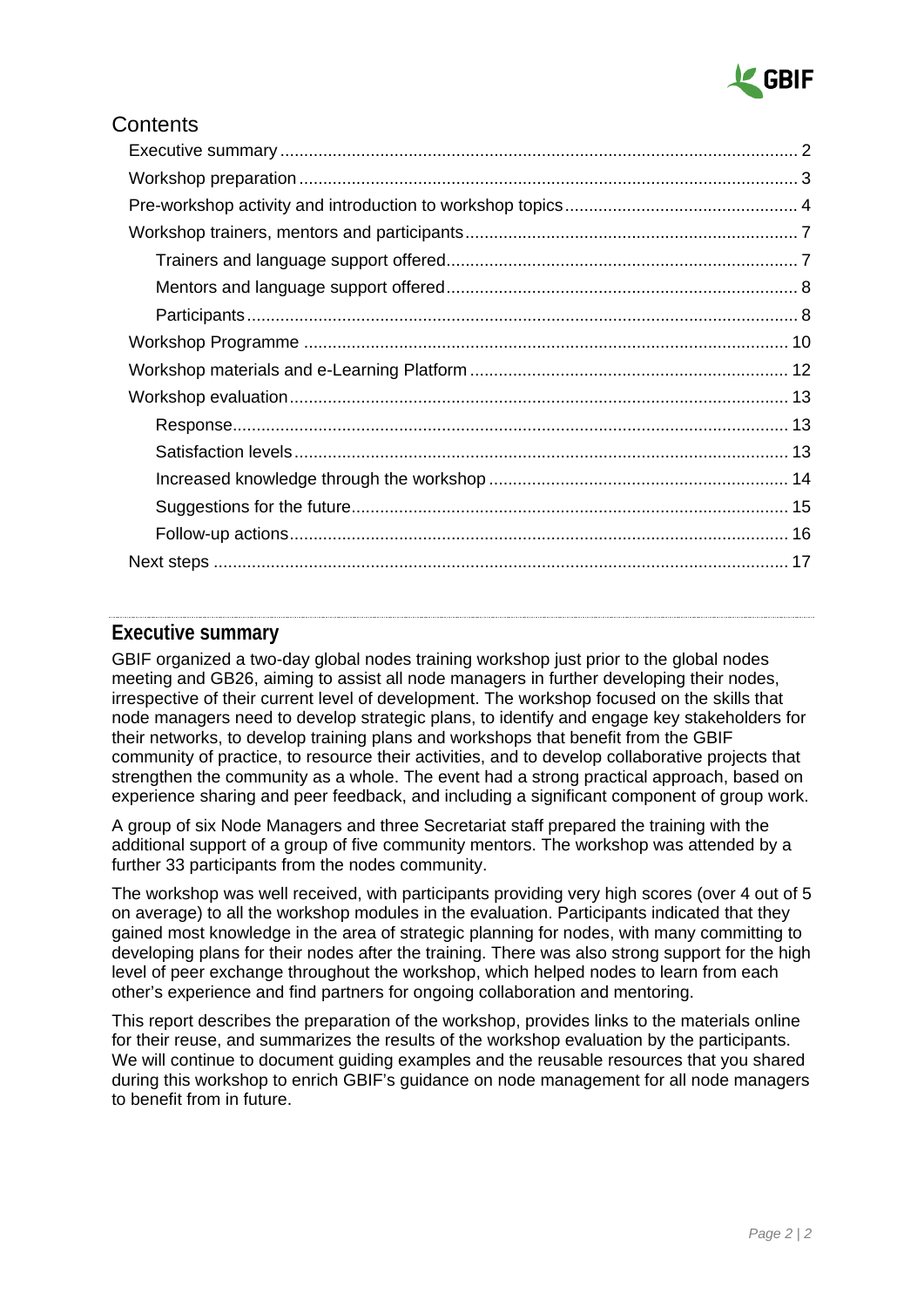

## <span id="page-2-0"></span>**Workshop preparation**

A core group of six Node Managers and three Secretariat staff (see below) prepared the workshop based on preliminary input from the Nodes Steering Group (NSG). In November 2018, the NSG were asked to help in prioritizing a preliminary list of topics, based on knowledge and perceptions of the needs of the nodes community, either within their region, or globally. The official language of the workshop was English with materials translated into French. Mentors also provided some support in French, Spanish and Portuguese onsite.

NSG members selected their top three topics from a list, which helped to provide some prioritization of topics, although the needs were still broad with some interest in each of the 13 topics (see Figure 1). The most popular topics overall were:

- 1. Developing work plans for your node
- 2. Building support for a node within a country or region
- 3. Communication strategies for nodes to build visibility AND Organizing effective training workshops for stakeholders within the GBIF community of practice



NSG Prioritization of topics for Node Management training

*Figure 1: Prioritization of training topics by the NSG (November 2018)*

The trainers met in Copenhagen, 9-11 February 2019 to plan the workshop structure, based on this input. They continued working remotely throughout the year with regular teleconferences to coordinate the preparation of the materials.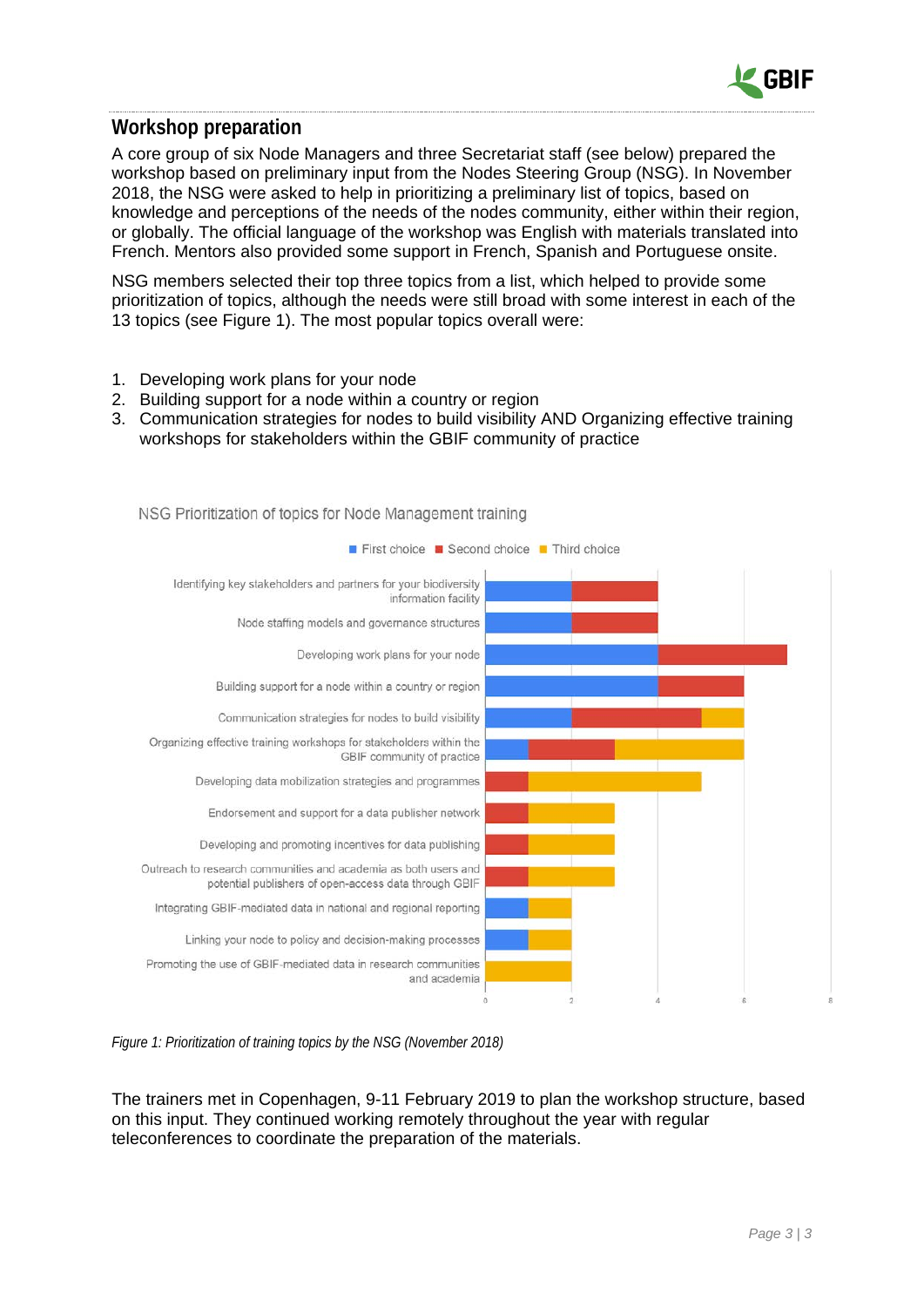

## <span id="page-3-0"></span>**Pre-workshop activity and introduction to workshop topics**

In August 2019, nodes were invited to contribute to a pre-workshop survey to gather guiding examples and introduce the four topics for the global nodes training.

## **Strategic planning for nodes**

A stand-alone strategic plan for the national node is an excellent document to guide your work programme. Not all nodes will have stand alone strategic plans. Sometimes the strategic plan for a node may be part of your larger workplace, such as the museum's or Ministry's strategic plan, or sometimes they are more casual documents that guide a work programme, such as a person work programme.

In the preparation survey, we asked nodes if they have developed a strategic plan specific to GBIF and to consider how such a plan could benefit and raise the profile of their node within the larger institutional framework (figure 2).



*Figure 2: Responses of 29 nodes to the pre-workshop survey question on strategic plans.*

Only just over a third of the nodes responding to the survey have a current strategic plan. As we move into GBIF's next strategic period 2022-2027, the global nodes training enabled node to work in teams to develop ideas for strategic objectives for the next five years.

#### **Communication and stakeholder engagement**

A communication and stakeholder engagement plan is valuable in organizing and maintaining positive visibility for your node. As with strategic plans, not all nodes will have communication and stakeholder engagement plans, but might be mentioned in their host institution's plans. Some nodes' host institutions may have communications teams that could help in crafting and delivering messages to engage their audiences.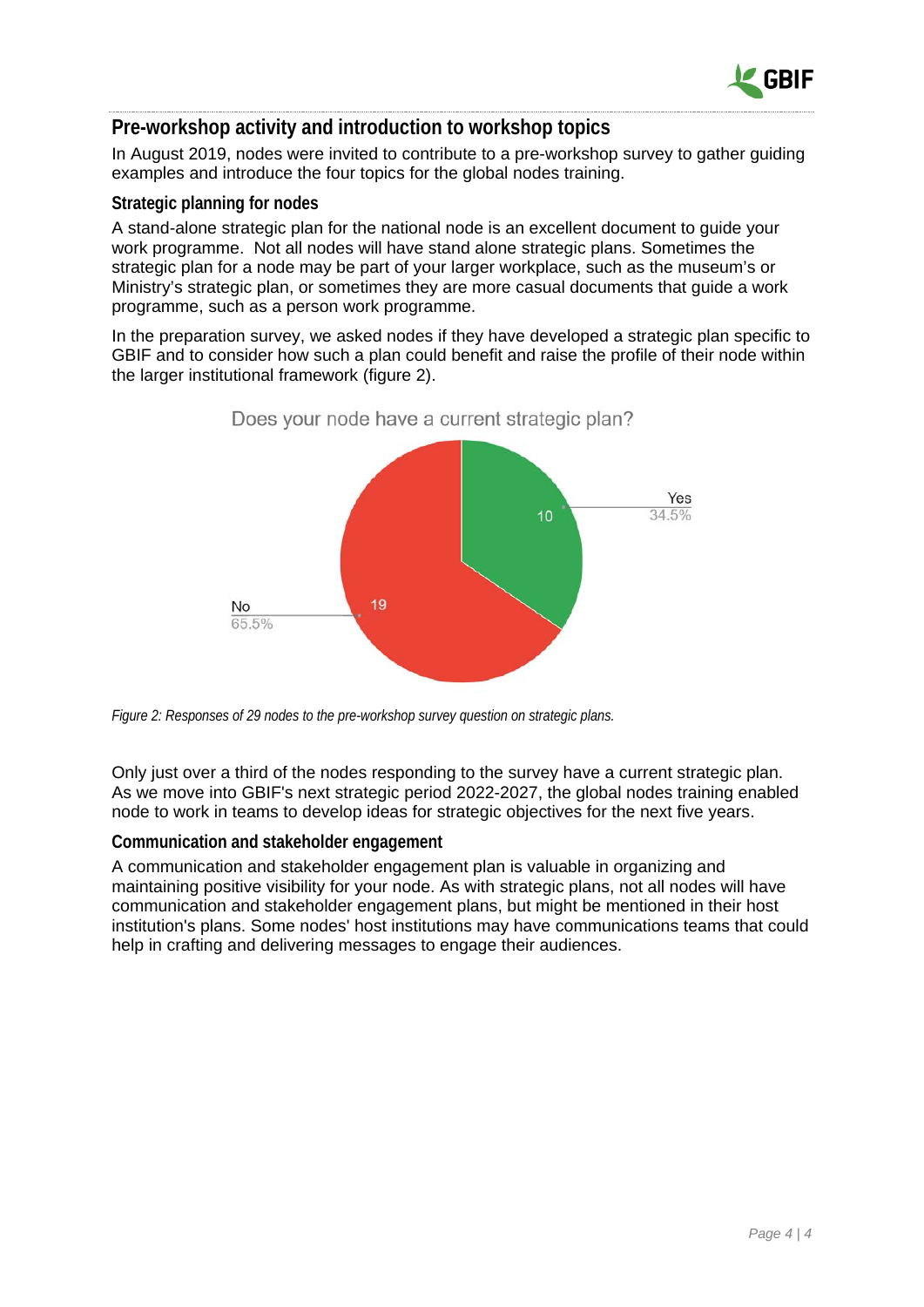



*Figure 3: Responses of 29 nodes to the pre-workshop survey question on communications plans.*

Just under one third of the 29 nodes that replied to the survey reported having a communications plan (figure 3). The [GBIF communications strategy](https://www.gbif.org/document/80926/gbif-communications-strategy) identifies key audiences, their information needs, and some key messages, which can be helpful for considering communications at the node level. We used this document and some examples from nodes to practice designing communications approaches for key stakeholders during the second module of the workshop.

**Developing training for your network**

Training is essential to ensuring that nodes' communities - including data holders, data users, biodiversity knowledge experts, decision makers and public stakeholders - can effectively contribute to and benefit from GBIF. Many nodes engage in training individually and with others from the community (see figure 4). The GBIF community has now developed a wealth of training materials that is adapted and reused by many nodes in their training activities.





Taking a strategic approach to planning training for your network can help you to identify training needs and priorities. Just under half of the nodes responding to the survey have a training strategy (figure 5).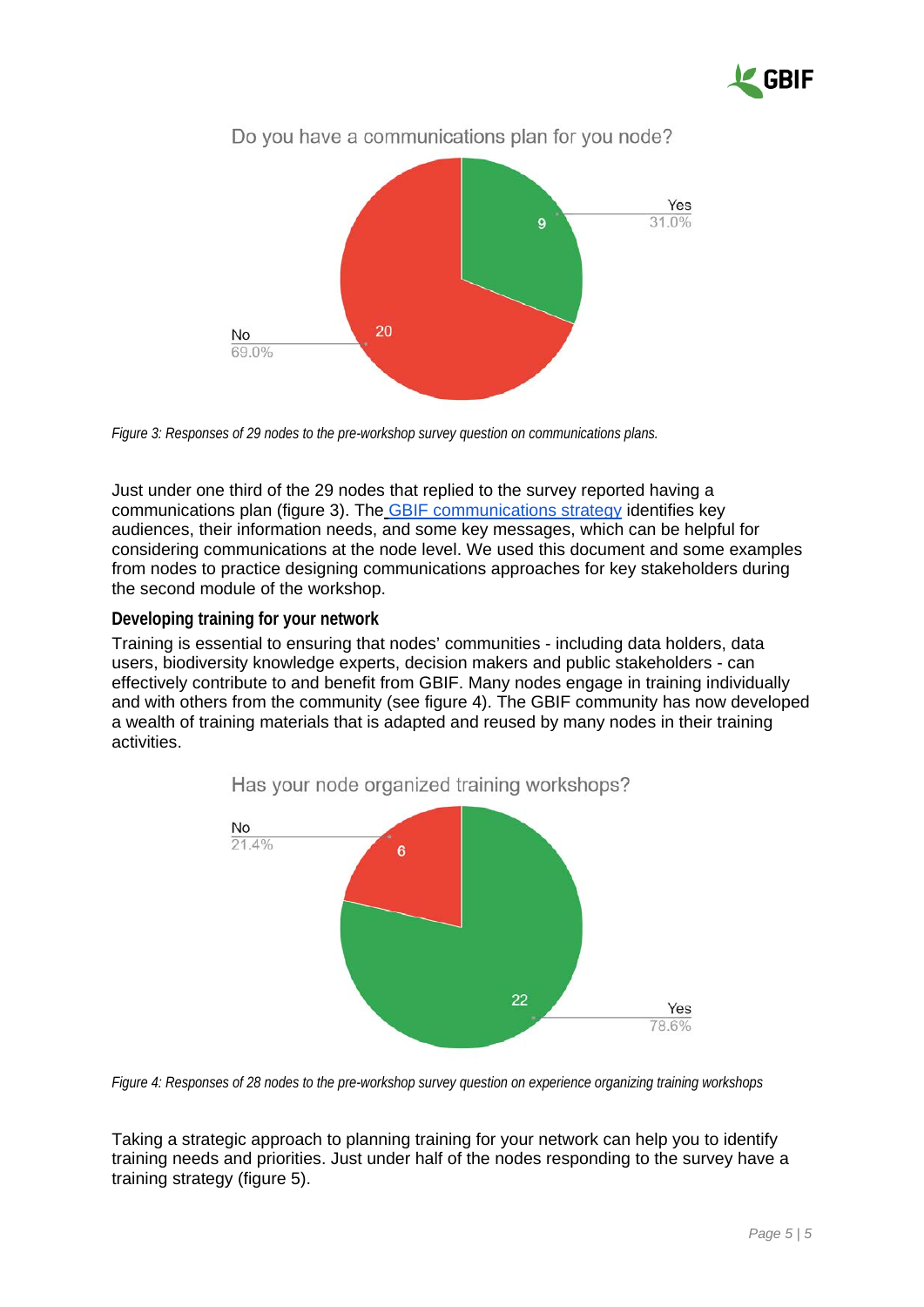



*Figure 5: Responses of 28 nodes to the pre-workshop survey question on training strategies.*

Module three on planning for effective training, draws on nodes' experiences and an overview of GBIF's approach to building a community of practice to support capacity enhancement and training in the network.

#### **Resourcing and collaborative project writing in the nodes community**

There is huge variety in the ways that nodes' resource their activities (figure 6). Most nodes combine sources of funding and institutional support to deliver their work programmes. It is not only newly established nodes that need to consider how to make the case for funding their activities, and nodes can learn from sharing experiences on this topic.



Which of the following best describes your nodes funding?

- Combination of project-based funding and national allocated budget
	- Combination of project-based funding and institutional funding Our nodes have no funding

*Figure 6: Responses of 28 nodes to the pre-workshop survey question on node funding*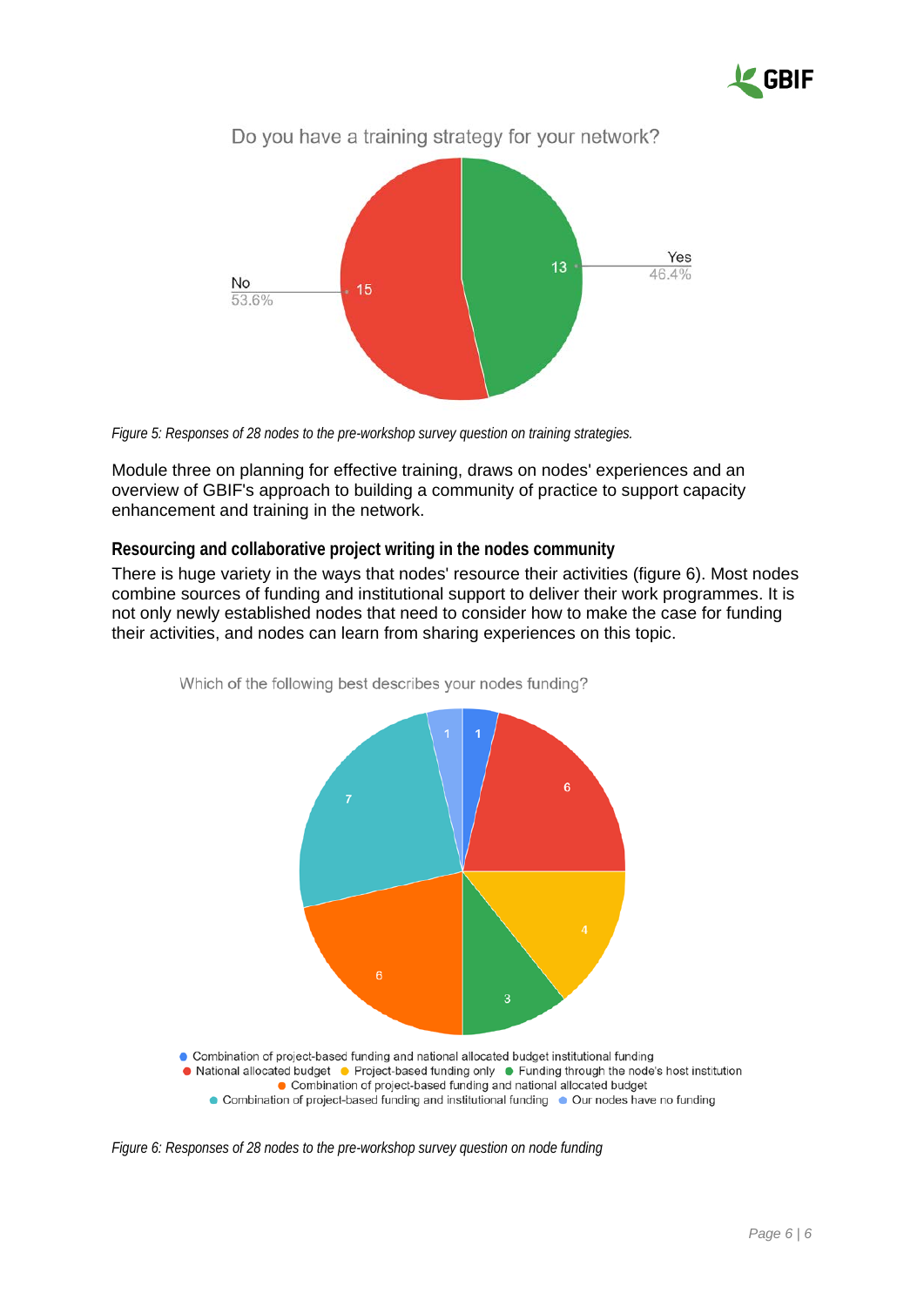

Many nodes have success stories to share in designing and implementing funded projects based on collaborative actions with other nodes in the network (figure 7). These projects are essential in strengthening the nodes community.



*Figure 7: Responses of 28 nodes to the pre-workshop survey question on collaborative projects*

In the final module, nodes were invited to share their experiences, tips and recommendations for resourcing their activities, as well as working in groups to consider how to design three typical collaborative project types: mentoring actions, regional events and data mobilization projects.

<span id="page-6-1"></span>

| <b>Trainers and language support offered</b> |                            |                  |  |
|----------------------------------------------|----------------------------|------------------|--|
| Maheva Bagard Laursen                        | <b>GBIF Secretariat</b>    | English, French  |  |
| Liam Lysaght                                 | Node Manager, Ireland      | English          |  |
| Joe Miller                                   | <b>GBIF Secretariat</b>    | English          |  |
| Fatima Parker-Allie                          | Node Manager, South Africa | English          |  |
| Anabela Plos                                 | Node Manager, Argentina    | English, Spanish |  |
| Raoufou Pierre Radji                         | Node Manager, Togo         | English, French  |  |
| Mélianie Raymond                             | <b>GBIF Secretariat</b>    | English, French  |  |
| Laura Anne Russell                           | <b>GBIF Secretariat</b>    | English          |  |
| Carole Sinou                                 | Node Manager, Canadensys   | English, French  |  |
| <b>Anders Telenius</b>                       | Node Manager, Sweden       | English          |  |

# <span id="page-6-0"></span>**Workshop trainers, mentors and participants**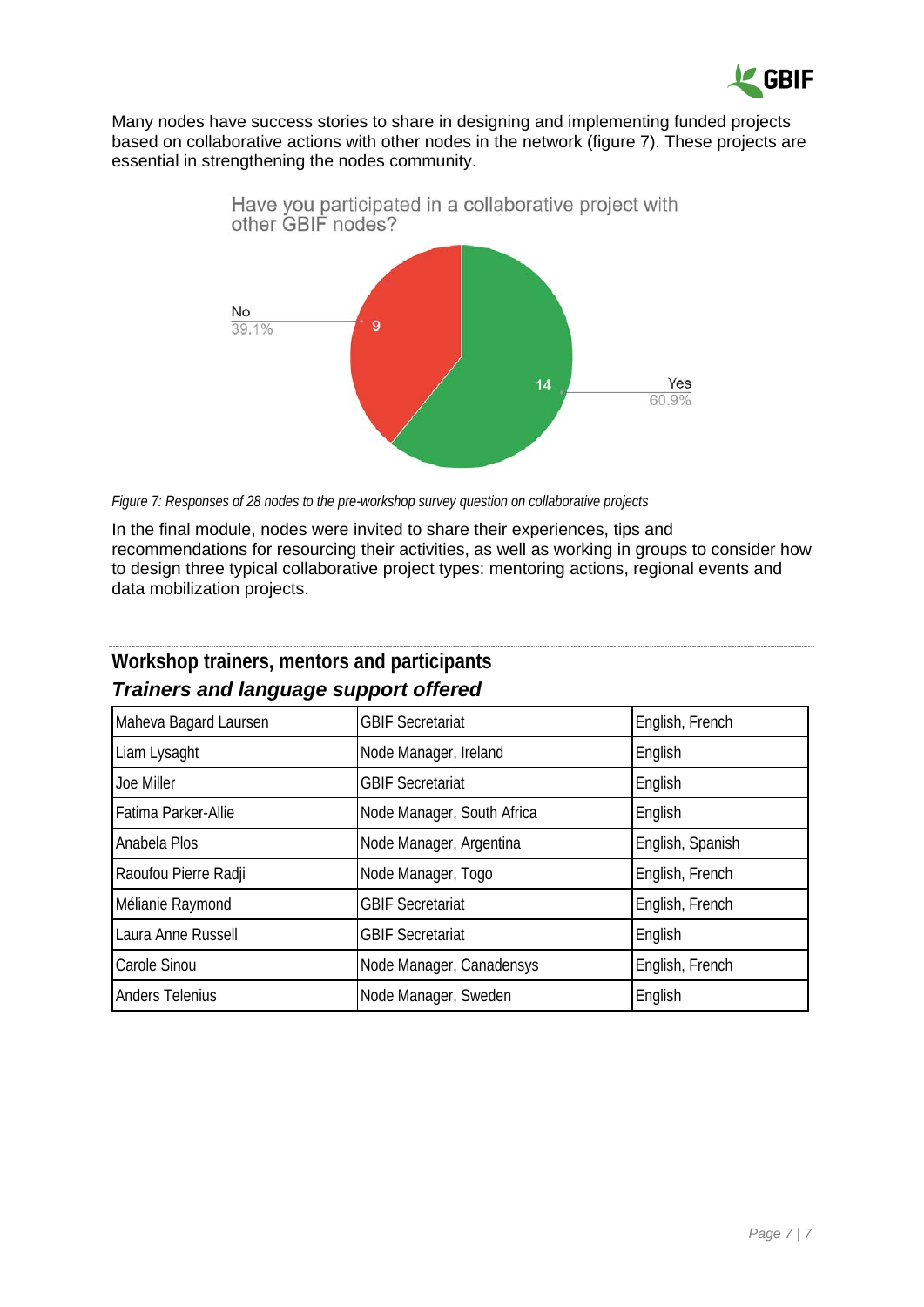

# <span id="page-7-0"></span>*Mentors and language support offered*

| Anne-Sophie Archambeau | Node Manager, France      | English, French     |
|------------------------|---------------------------|---------------------|
| Rui Figueira           | Node Manager, Portugal    | English, Portuguese |
| Jean Cossi Ganglo      | Node Manager, Benin       | English, French     |
| Niels Raes             | Node Manager, Netherlands | English             |
| Cristina Villaverde    | <b>GBIF Spain</b>         | English, Spanish    |

# <span id="page-7-1"></span>*Participants*

| Jean Paul Kubwimana                           | Node manager | Albertine Rift Conservation Society<br>(ARCOS Network) |
|-----------------------------------------------|--------------|--------------------------------------------------------|
| Benjamin Komac                                | Node manager | <b>GBIF Andorra</b>                                    |
| Esperança Maria Eduardo<br>Francisco da Costa | Node manager | <b>GBIF Angola</b>                                     |
| Christian Elloran                             | Node manager | <b>ASEAN Centre for Biodiversity</b>                   |
| Oleg Borodin                                  | Node manager | <b>GBIF Republic of Belarus</b>                        |
| André Heughebaert                             | Node manager | Belgian Biodiversity Platform                          |
| Luiz Henrique Mourao do Canto<br>Pereira      | Node manager | <b>GBIF Brazil</b>                                     |
| Jean François Moussa                          | Node manager | <b>GBIF Cameroon</b>                                   |
| Maofang Luo                                   | Node manager | Chinese Academy of Sciences                            |
| Chihjen Ko                                    | Node manager | Taiwan Biodiversity Information Facility               |
| Genuar Román Núñez Vega                       | Node manager | Costa Rica Biodiversity Facility                       |
| Veljo Runnel                                  | Node manager | <b>GBIF Estonia</b>                                    |
| Eija-Leena Laiho                              | Node manager | <b>GBIF Finland</b>                                    |
| David Jennings                                | Node manager | iDigBio                                                |
| Lawrence Monda                                | Node manager | <b>GBIF Kenya</b>                                      |
| <b>Bendictus Freeman</b>                      | Node manager | <b>GBIF Liberia</b>                                    |
| Omokafe Alaba Ugbogu                          | Node manager | <b>GBIF Nigeria</b>                                    |
| Dag Endresen                                  | Node manager | <b>GBIF Norway</b>                                     |
| Piotr Tykarski                                | Node manager | Polish Biodiversity Information Network                |
| Geoff Ower                                    | Node manager | Species 2000                                           |
| Pascal Tschudin                               | Node manager | <b>GBIF Switzerland</b>                                |
| Abby Benson                                   | Node manager | U.S. Geological Survey                                 |
| David Bloom                                   | Node manager | VertNet                                                |
| Sinh Nguyễn Văn                               | Node manager | <b>GBIF Viet Nam</b>                                   |
| Dimitri Brosens                               | Node staff   | <b>Belgian Biodiversity Platform</b>                   |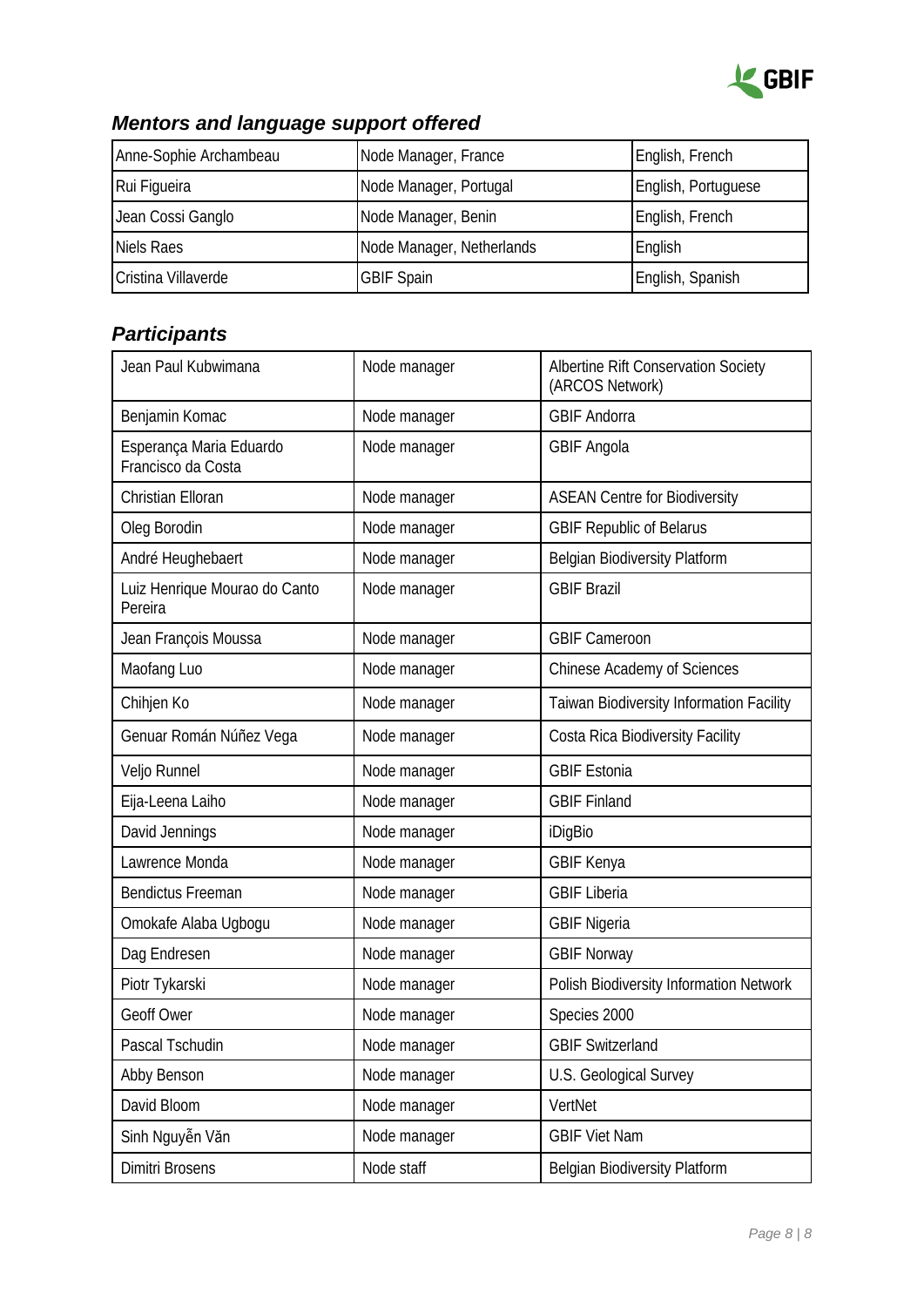

| Maxime Coupremanne        | Node staff                 | <b>Belgian Biodiversity Platform</b> |
|---------------------------|----------------------------|--------------------------------------|
| Natalya Ivanova           | Russia, Observer           |                                      |
| Maxim Shashkov            | Russia, Observer           |                                      |
| Sylvie Fanta              | Acting Head of Delegation  | <b>GBIF Cameroon</b>                 |
| Joe Miller                | <b>Executive Secretary</b> | <b>GBIF Secretariat</b>              |
| Anne Mette Nielsen        | Head of administration     | <b>GBIF Secretariat</b>              |
| Marlene Dalsgaard Nielsen |                            |                                      |
| Marie Grosjean            |                            | <b>GBIF Secretariat</b>              |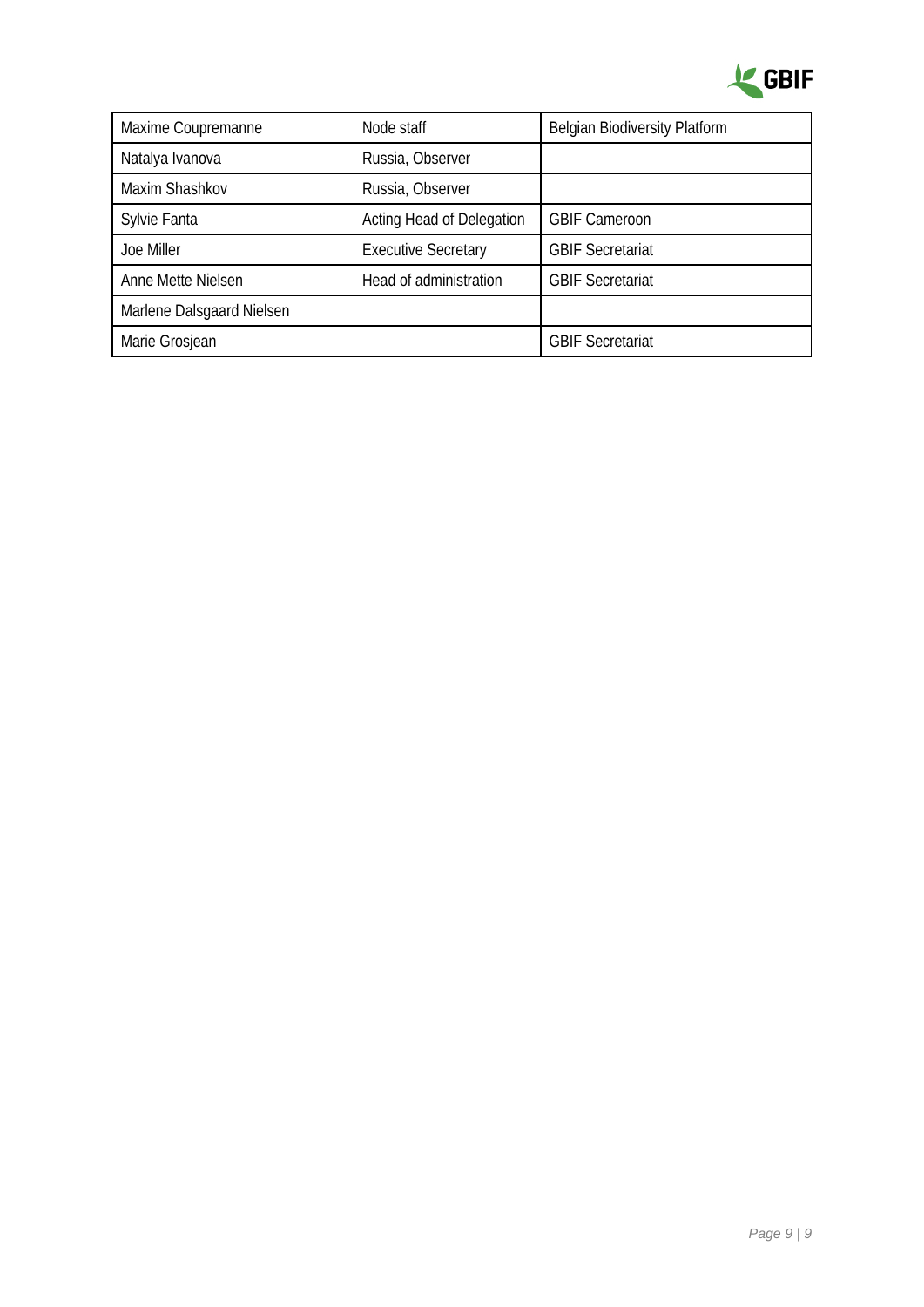

## <span id="page-9-0"></span>**Workshop Programme**

## **Global Nodes Training Day 1 17 October 2019 - Naturalis Biodiversity Centre Auditorium**

## **08:30 - 08:45 – Registration**

*Please proceed to the registration table to pick up your name badge.*

## **08:45 - 09:00 – Welcome and introduction to the workshop**

Niels Raes, Melianie Raymond

*Introductions from the workshop hosts and partners; workshop overview*

## **Module 1: STRATEGIC PLANNING FOR NODES**

## **09:00 - 09:15 – GBIF's strategic plan**

Joe Miller

*An introduction to GBIF's current strategic plan and community involvement in the development of our next plan.*

## **09:15 - 10:00 – Strategic planning at the node level**

Liam Lysaght – Experiences from Ireland

Anders Telenius – Experiences from Sweden

Fatima Parker-Allie – Experiences from South Africa

*Short presentations on how nodes have developed their strategic plans and how these relate to the GBIF strategic plan.*

## **10:00 - 10:30 – Exercise 1**

*Activity to collect ideas on the contributions of nodes to GBIF's next strategic period.*

10:30 - 11:00 - Coffee/tea break

#### **11:00 - 12:30 – Exercise 2**

*Work in pairs to develop new ideas for your node's next strategic plan. Practice presenting these ideas to your group for feedback.*

12:30 - 13:30 - Lunch

## **Module 2: COMMUNICATIONS AND STAKEHOLDER ENGAGEMENT**

#### **13:30 13:45 – GBIF's communication strategy**

Melianie Raymond

*An introduction to the key audiences, communication needs and key messages in the GBIF communication strategy.*

#### **13:45 - 14:00 – Communication and stakeholder engagement at the node level**

Carole Sinou, Anabela Plos, Cristina Villaverde

*How can nodes develop communications plans to assist them in engaging their key audiences? Three nodes share their approaches.*

## **14:00 - 14:30 – Lightning talks of node experiences with communication and stakeholder engagement**

Cristina Villaverde & Luke Jimu *–* Experiences from GBIF Spain and GBIF Zimbabwe Raoufou Pierre Radji – Stakeholder engagement in Togo Video presentation on communications at SiB Colombia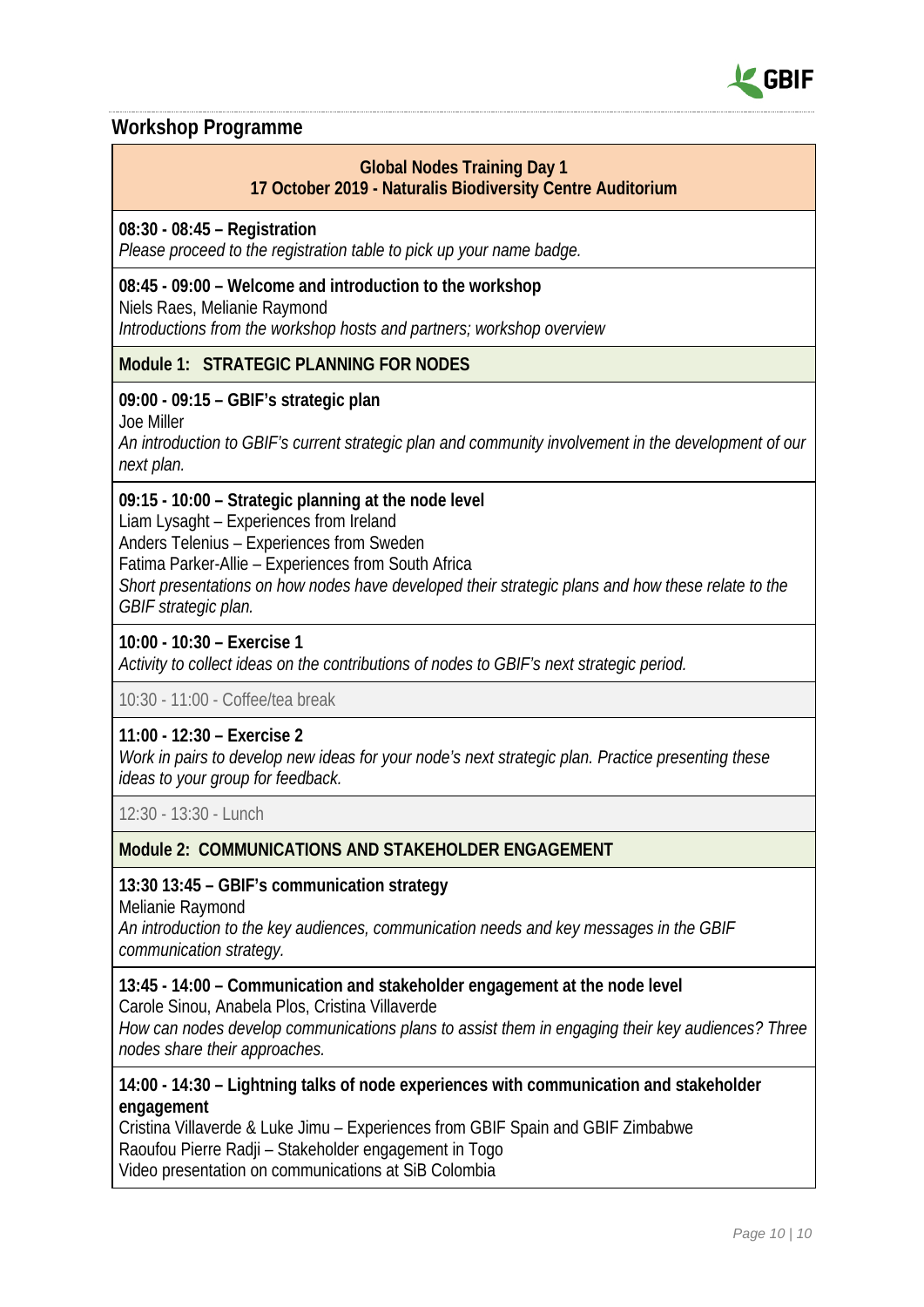

## **14:30 - 15:00 – Exercise 3**

*Group activity to collect success stories on engaging key audiences across the nodes community.*

15:00 -15:30 - Coffee/tea break

## **15:30 - 17:00 – Exercise 4**

*Work in pairs to design a communications approach for engaging a specific audience. Practice delivering your key messages in sharing your approach back to your group.*

**17:00 End of the day - Group photo**

#### **18:00 - 19:00 – Optional data publishing helpdesk and project support desk** Lobby of Fletcher Wellness Hotel

*Having issues with data publishing? Do you have questions about your CESP/BID/BIFA project? Come and speak to data publishing experts and Secretariat staff and we can work through them together.* 

## **Global Nodes Training Day 2 18 October 2019 - Naturalis Biodiversity Centre Auditorium**

**08:45 - Recap from day 1 and introduction to day 2**

*Opportunity for any outstanding questions from day 1 and review of the plan for the day*

## **Module 3: DEVELOPING TRAINING FOR YOUR NETWORK**

## **09:00 - 09:30 - Using training to strengthen a node's stakeholder community** Carole Sinou, Anabela Plos, Fatima Parker-Allie, Laura Anne Russell

*Overview on how to strengthen the capacity of node stakeholders by developing a strategic training plan, how to plan and organize a training, and requirements for an effective training. Will include the GBIF Secretariat training approach and guidance for nodes on training materials available for reuse.*

**09:30 - 10:00 - Lightning talks - developing and implementing training for your network** Christian Elloran *-* ASEAN Centre for Biodiversity (ACB) - strategic training plan Jean Cossi Ganglo- Benin Masters Program - curriculum development/reusable curriculum Dag Endresen/Oleg Borodin/Piotr Tykarsky - BioDATA - organizing training, reusing curriculum

## **10:00 - 10:30 – Exercise 5**

*Individual and group activity to develop a training strategy. Consider in what ways you need to enhance your nodes community and where the priority falls in your overall strategic plan.*

10:30 - 11:00 - Coffee/tea break

## **11:00 - 12:30 – Exercise 6**

*Group activity building on the previous exercise to develop and implement a training. Time will be allotted to determine all the practicalities and then to present to others for feedback.*

12:30 -13:30 - Lunch

**Module 4: RESOURCING & COLLABORATIVE PROJECT WRITING IN THE NODES COMMUNITY**

**13:30 - 14:00 – Lightning presentations on models for resourcing node activities** Jean Paul Kubwimana – ARCOS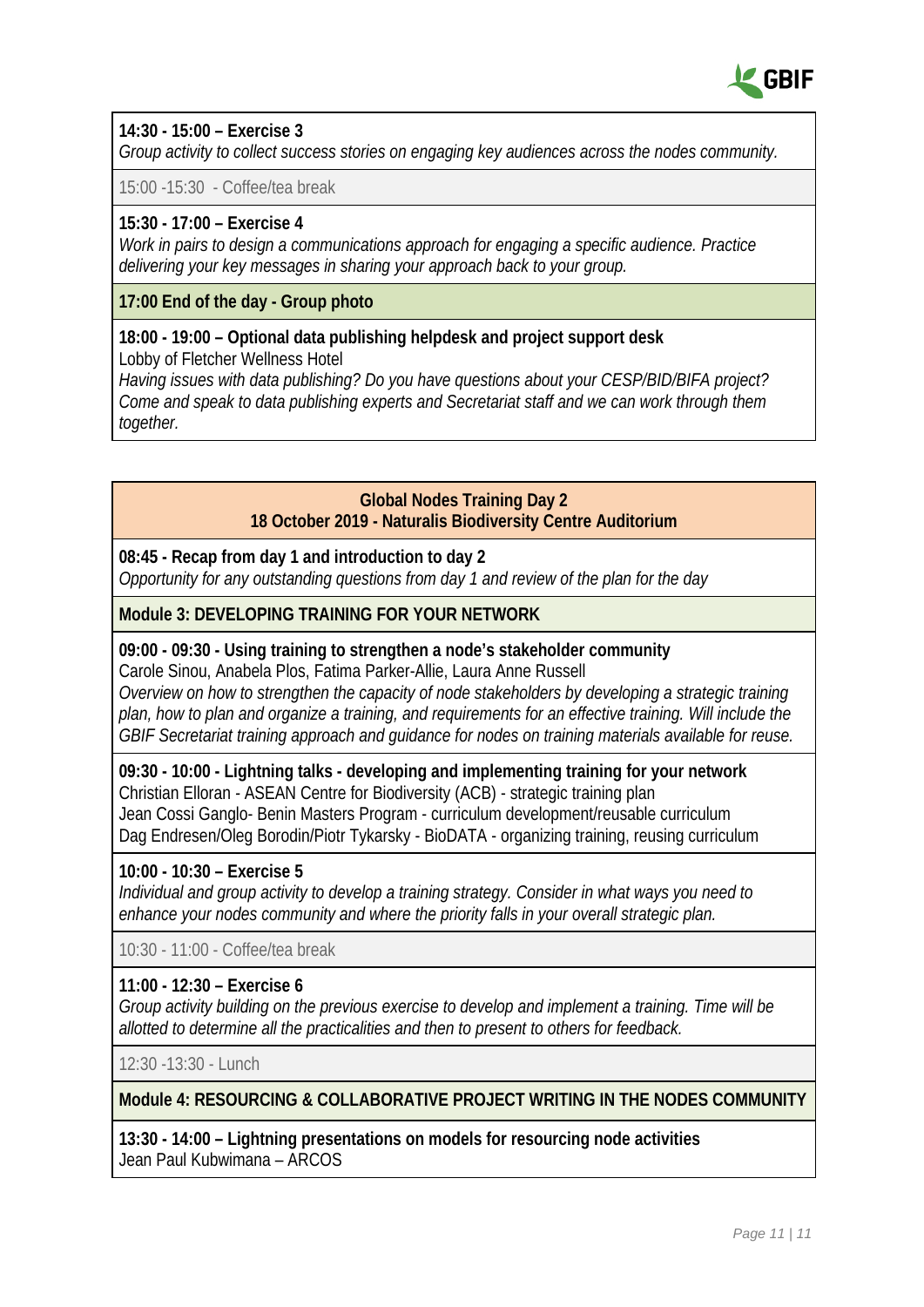

Anders Telenius - GBIF Sweden André Heughebaert - GBIF Belgium

#### **14:00 - 15:00 – Exercise 7**

*Overview of resourcing in the community and speed dating activity - short exchanges with other node managers on the topic of resourcing for node activities and aiming to capture tips and recommendations.*

15:00 - 15:30 - Coffee/tea break

## **15:30 - 15:45 – GBIF Support to collaborative projects**

Maheva Bagard Laursen

*An introduction to collaboration in the community with an overview of the different programmes supported by the GBIF Secretariat and nodes.*

#### **15:45 - 16:00 – Node experiences with collaborative projects**

Anne Sophie Archambeau - GBIF France

*There are many ways nodes can get involved in supporting collaborative projects, from leading projects, partnering in them, providing mentoring support, assisting as trainers, supporting assessment and reporting processes.*

#### **16:00 - 16:50 – Exercise 8**

*We will split into groups focused on one of three typical project types: mentoring projects, data mobilization projects and regional events. Each group will firstly take on the role of assessing fictitious concept notes and then work on developing a full proposal.*

## **16:50 - 17:00 – Wrap up and evaluation**

*We will review the next steps for summarizing the outcomes of the workshop and seeking further support for node development. All participants will be requested to complete an online evaluation form before leaving to help us in the planning of future events.*

#### **17:00 Workshop end**

## **18:00 - 19:00 – Optional data publishing helpdesk and project support desk**

Lobby of Fletcher Wellness Hotel

*Having issues with data publishing? Do you have questions about your CESP/BID/BIFA project? Come and speak to data publishing experts and Secretariat staff and we can work through them together.*

## <span id="page-11-0"></span>**Workshop materials and e-Learning Platform**

The workshop has been designed to be easy to replicate in the future.

All the presentations are available for download in pdf format from the [event page on the](https://www.gbif.org/event/3gMS4dfyGfdD4vNXFZdRIX/global-nodes-training-2019)  [GBIF website.](https://www.gbif.org/event/3gMS4dfyGfdD4vNXFZdRIX/global-nodes-training-2019) Event photos are available on [Flickr in this album.](https://www.flickr.com/photos/44353813@N02/sets/72157711387964286/)

We have made use of [GBIF Spain's e-learning platform](http://elearning.gbif.es/index.php) to make all the presentations and training materials available in an easy structure for reuse. To access the course, you first need to create a user account on the e-learning platform if you do not already have one. You can then access the course entitled "2019 Global Nodes Training – Next Steps in Node Management" from the course catalogue.

We will continue to enrich the materials available on the e-Learning platform with videos and guiding examples as they become available.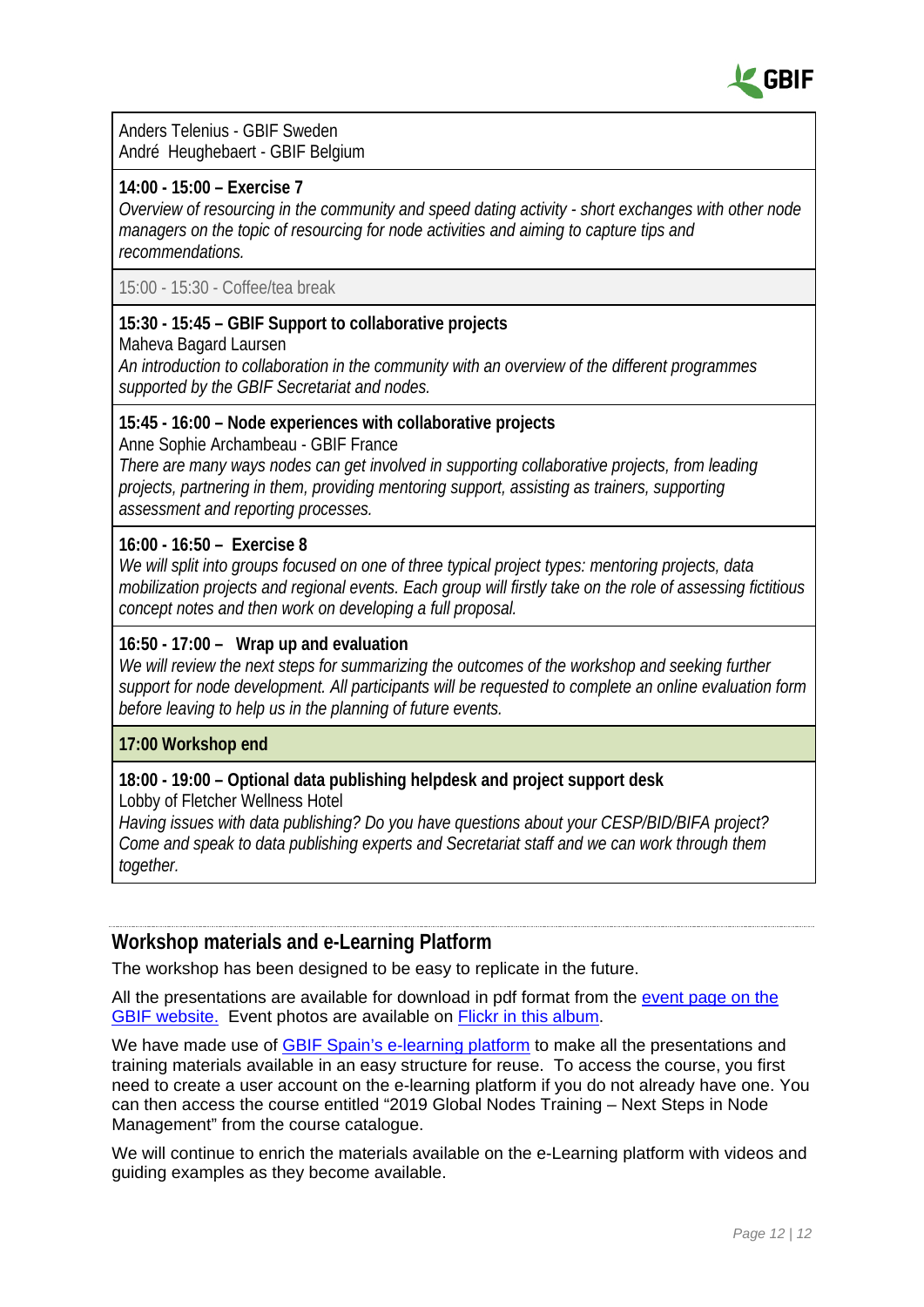

## <span id="page-12-0"></span>**Workshop evaluation**

## <span id="page-12-1"></span>*Response*

Workshop participants were invited to submit their evaluations using an online form. Twenty responses were submitted, representing 50% of the workshop participants.

## <span id="page-12-2"></span>*Satisfaction levels*

Participants were asked to rate their level of satisfaction with the workshop on a scale ranging from 1 (lowest; very dissatisfied) to 5 (highest; very satisfied). The participants were overwhelmingly positive in their evaluation of the workshop organization and the four modules, with no score lower than 3 given by any of the participants, and an average score of over 4 for each topics rated.

Of the topics relating to the workshop organization, interaction with peers was given the highest average score of 4.95, reflecting the focus of the workshop design on learning from the experience of other nodes (see figure 1).



*Figure 1: Average level of satisfaction with the organization of the workshop, rated by 20 workshop participants.*

The participants were similarly positive in their evaluation of the four modules in the training workshop, with the highest average score going to module 1 on strategic planning for nodes (figure 2).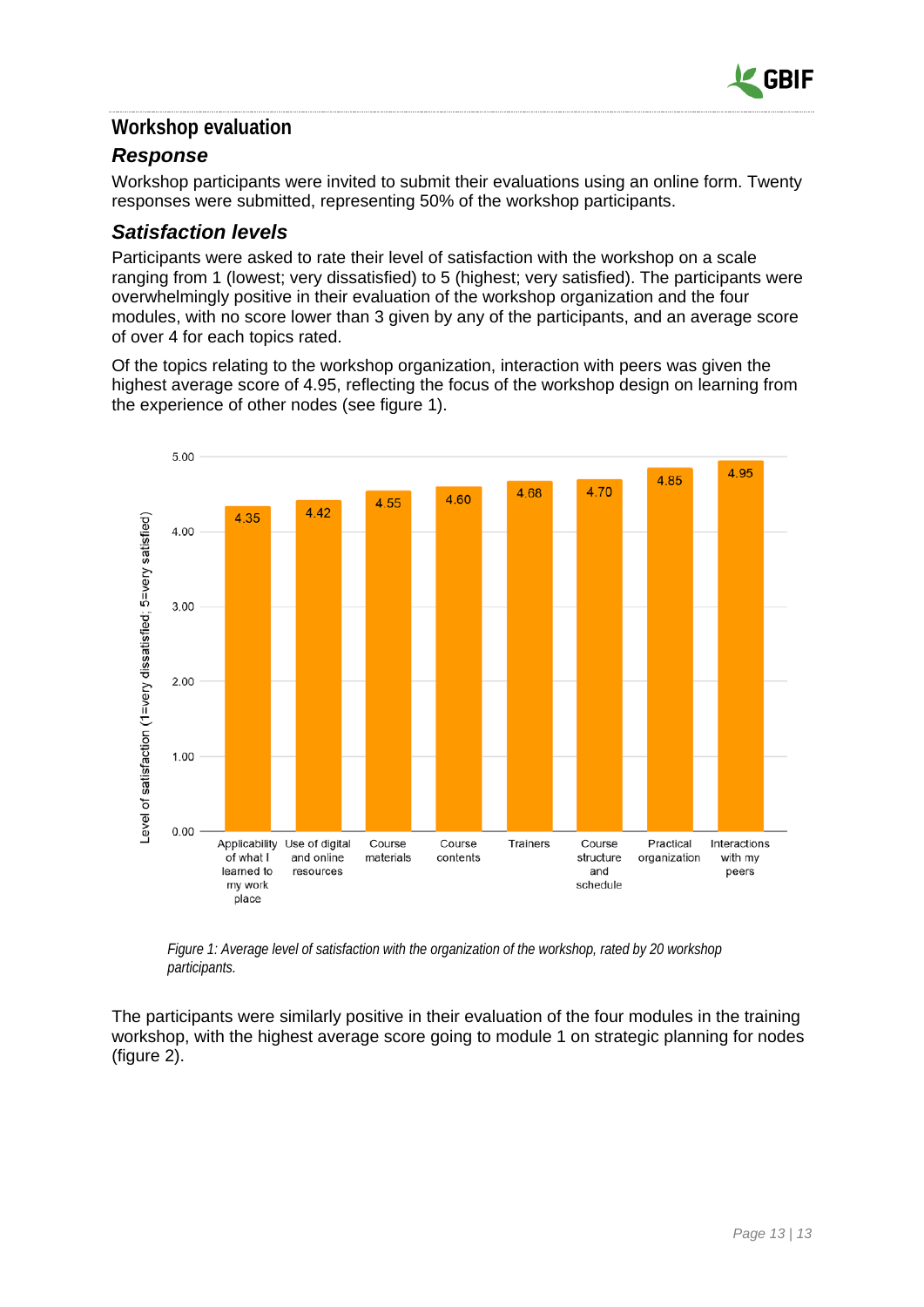



*Figure 2: Average level of satisfaction with the four workshop modules, rated by 20 workshop participants.*

## <span id="page-13-0"></span>*Increased knowledge through the workshop*

Participants were asked to state in their own words in which area they increased their knowledge the most as a result of the workshop. **Strategic planning was the topic mentioned most often** (in twelve responses), but the responses mentioned all the topics covered by the modules, for example:

*"In theory I knew it but now I am convinced to work on the strategy for my node."*

*"Communication and engagement, but it's difficult to single out one direction. More clear understanding of what to do further appeared."*

*"I am relatively experienced in many of the topic areas, but the speed-dating exercise was very informative. I appreciated learning more about how other nodes are structured and operate."*

The topics that participants considered would be the most useful for them in the future were also focused on **node planning**, including:

*"Using training to strengthen a node's stakeholder community."*

*"Develop a communication plan"*

*"Strategic planning, sourcing resources"*

*"The training strategy. Any case it is essential activity for long-term development."*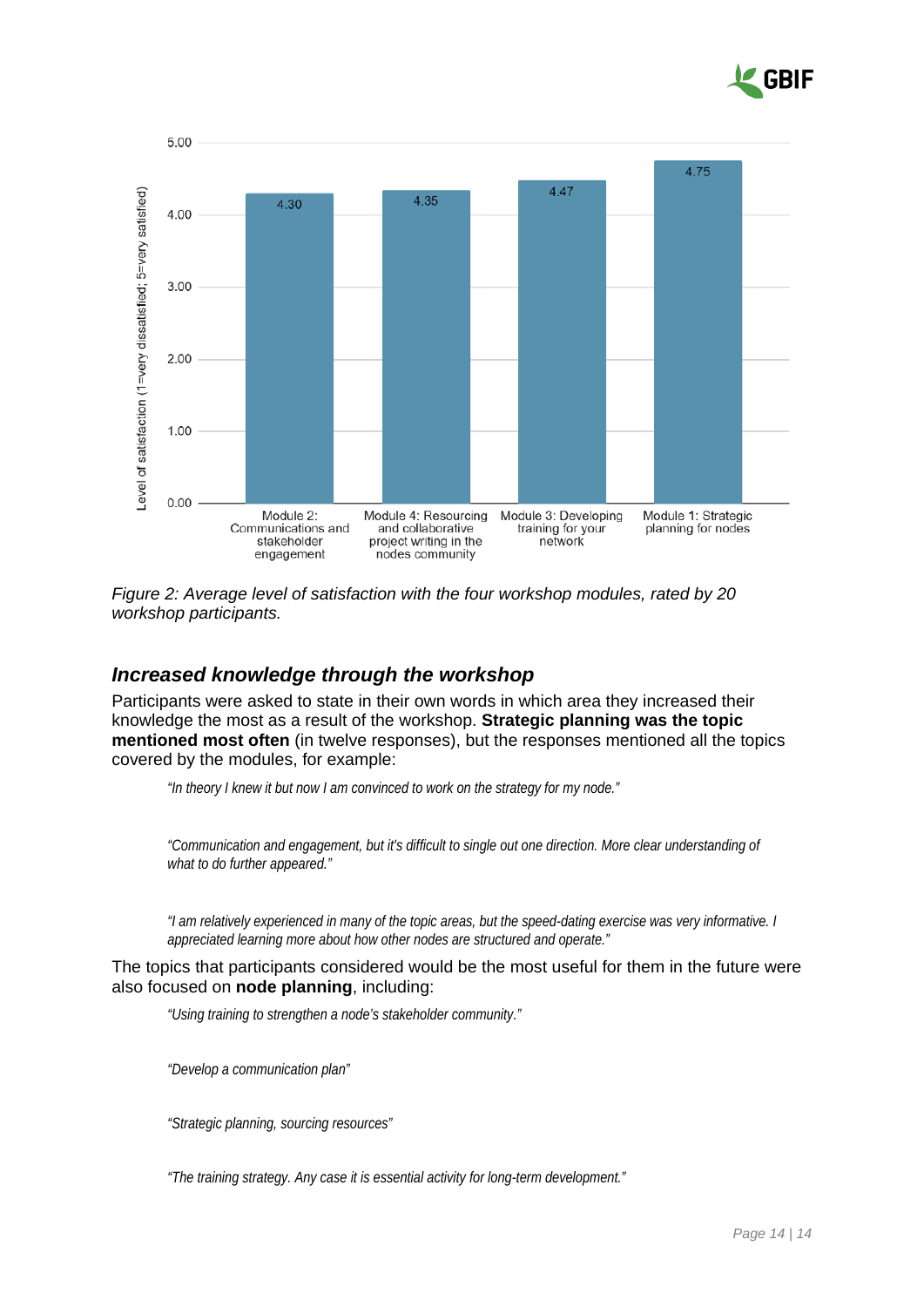

*Interactions with the nodes community ("Interactions avec la communauté des nœuds")*

*"Collaborative projects"*

*"Examples of strategies of nodes"*

## <span id="page-14-0"></span>*Suggestions for the future*

The participants were asked to consider if there was anything they would like to have added to the course. Seven replied that they wouldn't have added anything. One response suggested including the **topic of node staff management.** Other suggestions included **topics relating to developing relationships to data users and decision makers**, for example:

*"A specific way to get more collaboration of CBD and CITES Focal Points"*

*"I think more on node engagement with decision makers or funding agencies"*

*"More samples on datasets or use cases"*

*"How to use data in the decision making"*

#### Other suggestions and comments suggested **feedback to individual nodes**, **more time for group discussions, more time to work on your own training plan** and **power-supply for laptop use**:

*"I would appreciate feedback from GBIF on the operation and activities of my node. We are not always certain that what we provide to the community is of significant help to the community or to GBIF in meeting it's goals and objectives. It would be great to know, too, if there are other things that we could provide that we do not currently."*

*"I would recommend to provide more time for group discussions to effectively understand the requirements of the exercise"*

*"The selection of one idea for the group to elaborate a training plan - did not work well because the pair/group then drives one persons plan - this exercise needs to be reconsidered to have maximum benefit. It is better to think/brainstorm and then formulate your idea and elaborate this plan on your own so that the product is more tangible and you can get guidance. But too much time on someone else's idea, did not feel useful. Maybe there is some learning, but it is not a shared experience."*

*"Unfortunately, I used e-learning platform and another online resources during the workshop very little, because the sockets for laptop charging were unavailable."*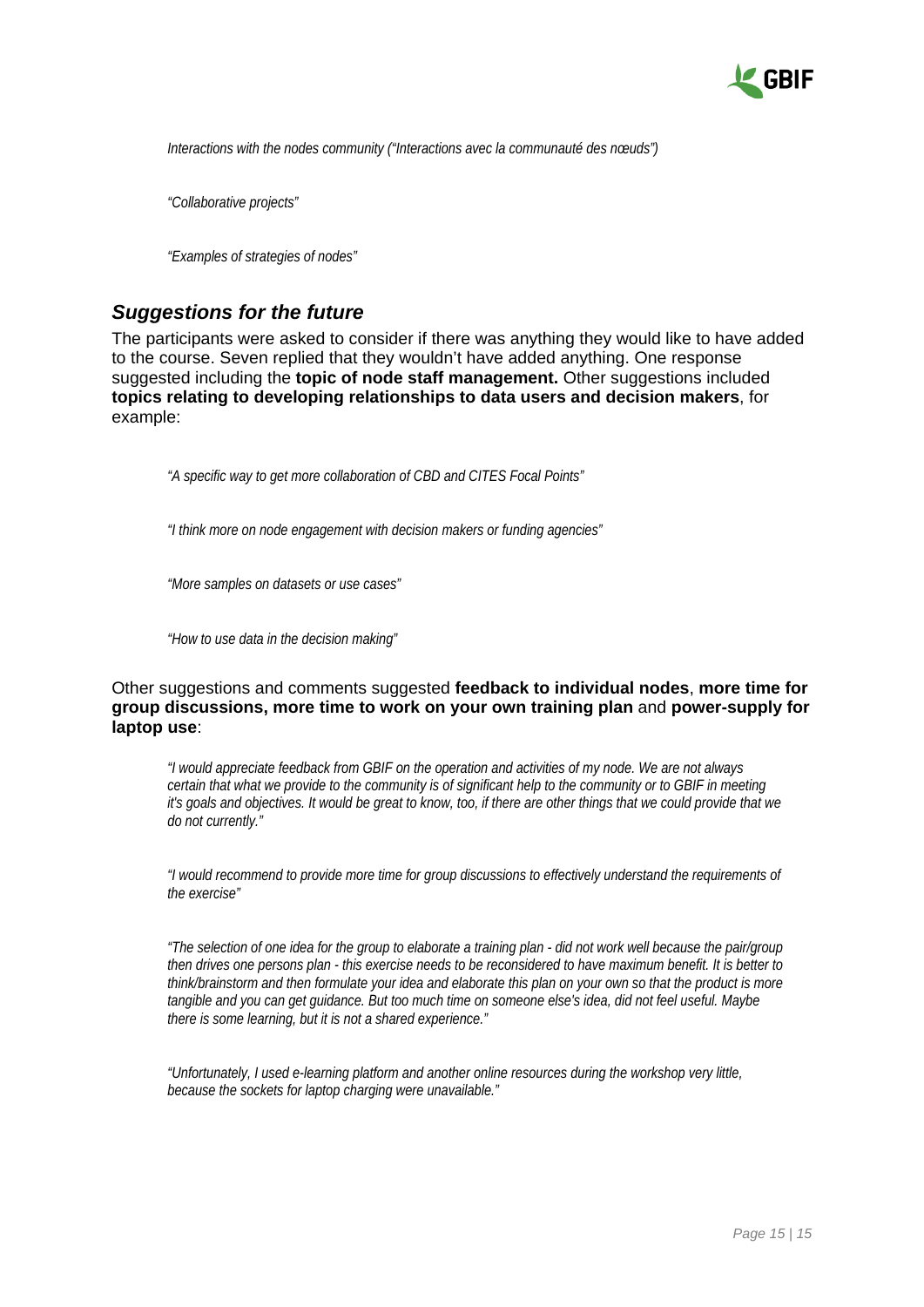

## <span id="page-15-0"></span>*Follow-up actions*

Participants were asked what follow up activities they will be doing following the training. Most responses related to **developing node strategies and ongoing node-tonode support, particularly through mentoring and GBIF's capacity enhancement support programme (CESP)**, for example:

*"More conversations with new nodes to support them in their efforts."*

*"Planning the strategy for my node and trying to reuse some of the concepts for trainings in my network."*

*"I'll try to keep in contact with new nodes I have met for first time here and I will try to start thinking in an strategic plan for my node to be developed next year"*

*"Exchanging with other node managers while developing our strategic plan."*

*"Developing my new Nodes strategic plan. This was a very, very helpful exercise"*

*"cesp proposals"*

*Mentoring with other nodes ("mentoring avec d'autres noeuds")*

*"I think we will make a strategic plan for 1 or 2 next years, and think about how to improve communication through social networks."*

Other actions included **developing new nodes** (observer countries), and **further developing training** through organizing follow up workshops, continuing use of the eLearning platform and developing guidelines.

*"Continue developing a joint training concept"*

*"eLearning Platform to follow activities and participate on diverse forum"*

*"May be preparing brief guidelines on the most successful and prospective topic for each group."*

*"A repository of Nodes Strategic/Communication plan"*

*"A one day workshop to present and resume 4 specific topics of this training"*

#### Finally, some nodes offered **congratulations**:

*"Well planned 2 days course, good network community. Thanks a lot"*

*"Congratuations to GBIFS and Trainers"*